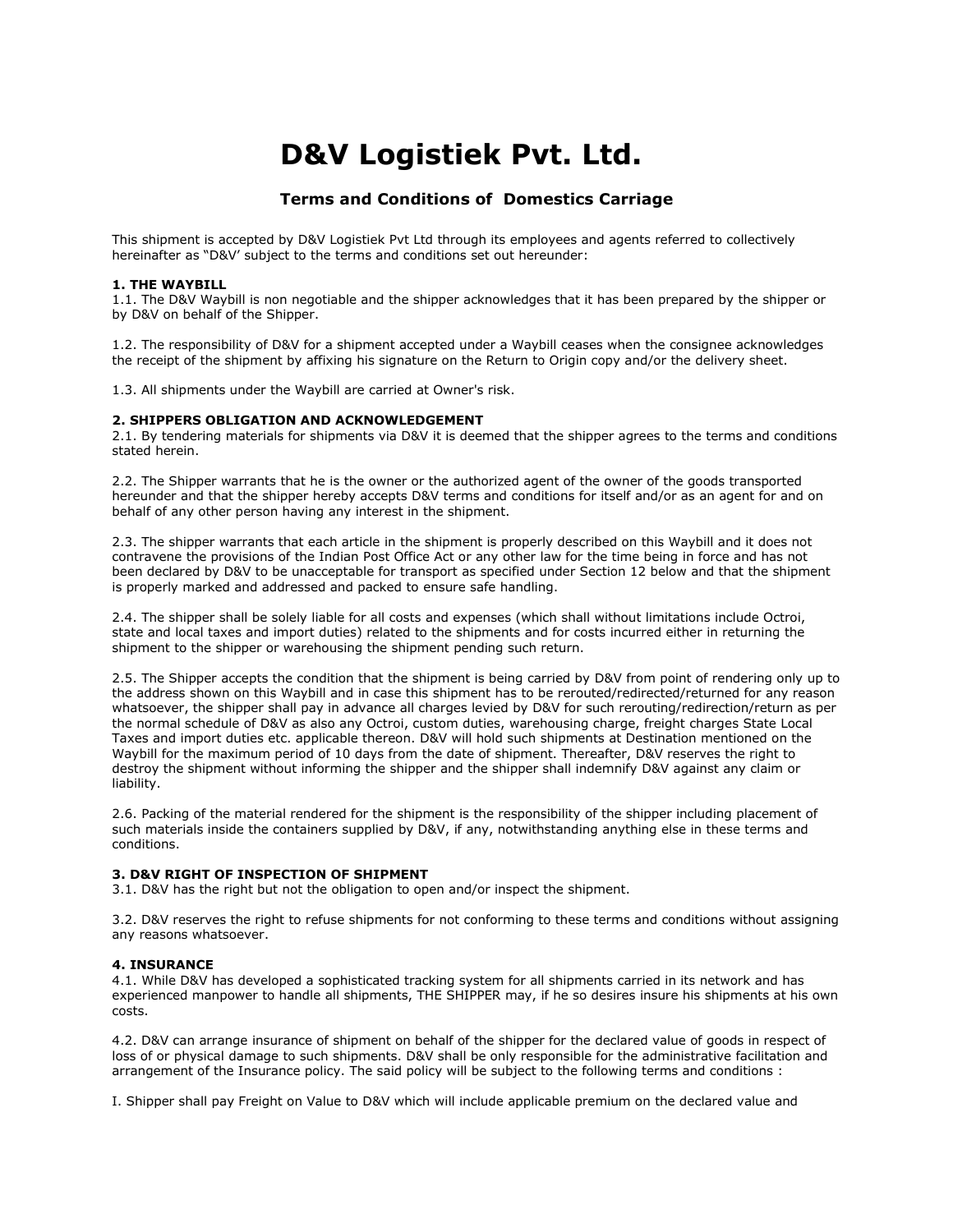service charges of D&V.

II. 'Shipments Insurance' does not cover any indirect loss or damage, or loss or damages caused on account of any delays in delivery of shipments.

III. Loss or damage to the shipment shall be notified by the shipper/consignee to D&V immediately. The settlement of the claim shall be as per the assessment by the Surveyor appointed by the Insurance Company and shall be binding on the Shipper. Any difference between the amount claimed by the shipper and the actual settlement shall be borne by the Shipper and D&V will not be held liable under any circumstances.

IV. Notwithstanding anything slated hereinabove no claim shall be entertained under the Insurance Arrangement, if freight together with FOV charges are not paid by the shipper / consignee to D&V.

# **5. TAXES**

All taxes such as Octroi, custom duties, warehousing charges, freight charges and other statutory payments levied on the shipments are to be borne by the Consignee and in his absence the same will be borne by the SHIPPER. D&V will not extend any credit for octroi, custom duties, port charges, warehousing charges, freight charges and other statutory charges.

#### **6. CHARGEABLE WEIGHT**

6.1. Every shipment shall be charged by its chargeable weight as defined hereunder and not the actual weight. The chargeable weight shall be higher of (a) the actual weight rounded off to the next higher half kg. or one kg. as per the rate category agreed to or (b) the volume weight similarly rounded of as in (a) above

6.2. For Domestic Airfreight (DAF) the Volume weight of the shipment in kg. is its gross cubic cms i.e Length x Width x Height divided by 5000.

6.3 For Domestic Road Freight (DFR) dimensional weight will be calculated as follows:

1 Cubic Foot (cft) = 10 kgs (LxBxH in feet = cubic feet measurement of the package)

Cu.ft. = 30 cm x 30 cm x 30 cm --------------------- 27000

#### **7. LIEN ON GOODS SHIPPED**

7.1. THE SHIPPER acknowledges D&V's right of lien on its shipments for any outstanding freight, any other applicable charges, Central, State and local taxes, duties, levies, advances arising out of transportation and warehousing services, whether pertaining to past or present outstanding, in respect of any or all shipments carried under this Contract and may refuse to surrender possession of the shipments until all such charges are paid.

7.2. Further, if such charges are not paid to D&V within 10 days, then D&V may store the goods at defaulting SHIPPER's/ CONSIGNEE's own risk, including the warehousing charges and demurrage accruing thereon.

7.3. D&V further reserves its right to sell the goods by public auction, tender, private agreement or otherwise or even destroy the goods without prejudice to D&V's other legal remedies to recover its costs, charges and expenses, if the charges as indicated aforesaid are not paid by the SHIPPER/ CONSIGNEE within 10 days.

7.4. D&V does not carry any perishable goods. However, in case of perishable goods, D&V shall have the right to dispose off/sell the goods immediately and without any notice and the shipper shall keep D&V indemnified against all claims, charges and expenses incurred by D&V due to such perishable goods entering into the network of D&V.

7.5. If consignee refuses delivery or to pay on delivery, or the Shipment is deemed to be unacceptable, or it has been undervalued for customs/octroi purposes, or consignee cannot be reasonably identified or located, D&V shall use *reasonable efforts to return the Shipment to Shipper at Shipper's cost, failing which the Shipment may be released, disposed of or sold by D&V without incurring any liability whatsoever to the Shipper or anyone else. The proceeds shall be applied against service charges and related administrative costs and the balance of the proceeds of a sale to be returned to Shipper after adjusting outstanding dues, if any.*

### **8. LIMITATION OF LIABILITY**

8.1. Without prejudice to Section 9 and 10, the liability of D&V for any loss or damage to the shipment (which term shall include all documents or parcels consigned through D&V) shall be the lowest of (a) Rs.5,000/- or (b) The amount of loss or damage to the document or parcel actually sustained for shipments which are not insured as mentioned below and the actual value of the document or parcel so determined will be without regard to the commercial utility or special value to the shipper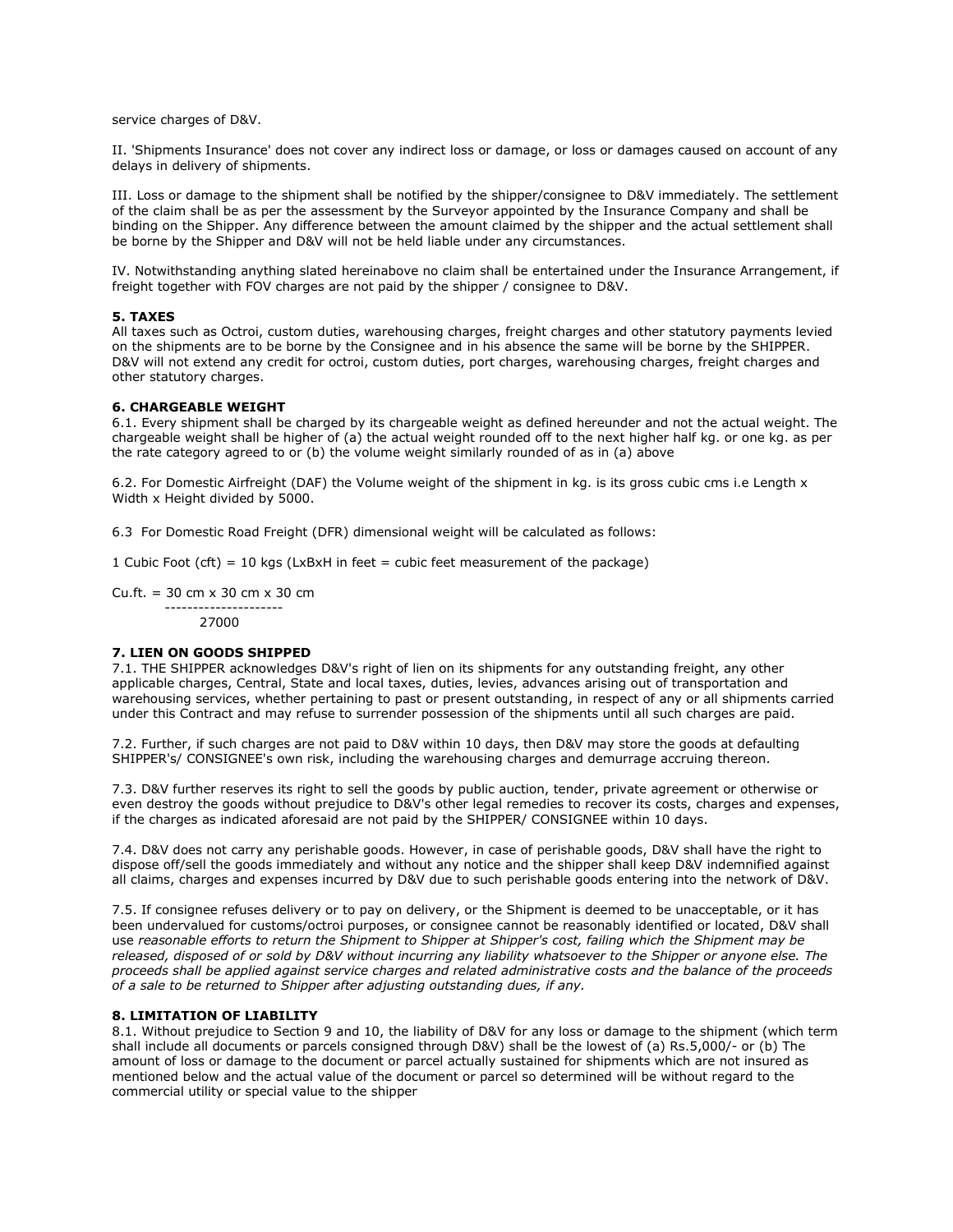I. The actual value of the document or parcel shall be ascertained by reference to the cost of preparation or replacement/reconstruction value at the time and place of shipment but under no circumstances shall exceed Rs.5,000/-

II. The actual value of a parcel (which term shall include any item of commercial value which is transported hereunder) shall be ascertained by reference to its cost by repair or replacement/resale or fair market value not exceeding the original cost of the article actually paid by the shipper subject to and within overall limit of Rs.5,000/-

8.2. In the event of any loss or damage to shipments, which are insured by the shipper, D&V may at the request of the SHIPPER, issue loss/damage/shortage Certificate with the sole purpose of enabling the SHIPPER to lodge insurance claim with its Insurance Company. The SHIPPER agrees and acknowledges that the Loss/shortage/damage Certificate will be issued by D&V, without admission of any claim, and that D&V shall be discharged of all liabilities, if any, arising out of the shipment on acceptance of the Loss/damage/shortage certified by the Shipper.

8.3. In case of services such as, DOD/FOD etc. offered by D&V. D&V will not be held liable for any civil and/or criminal proceedings as regards any contractual obligations and payment terms between the Shipper and the consignee. In the event of any default in payment on the part of consignee, the shipper will not hold D&V responsible for the same in any manner whatsoever. D&V merely carries the instrument under the authorization conferred by the Shipper and cannot be challenged by the Shipper for the authenticity of such payment made.

#### **9. CONSEQUENTIAL DAMAGES EXCLUDED**

D&V SHALL NOT BE LIABLE IN ANY EVENT FOR ANY CONSEQUENTIAL OR SPECIAL DAMAGES OR OTHER DIRECT OR INDIRECT LOSS, HOWSOEVER, ARISING WHETHER OR NOT D&V HAS KNOWLEDGE THAT SUCH DAMAGES MIGHT BE INCURRED, INCLUDING BUT NOT LIMITED TO LOSS OF INCOME, PROFITS, INTEREST, UTILITY OR LOSS OF MARKET.

#### **10. LIABILITIES NOT ASSUMED**

10.1 In particular, D&V will not be liable for any loss and damage to the shipment or a delay in picking up or delivering shipment if its is:

(a) Due to acts of God, force majeure occurrence of any cause reasonably beyond the control of D&V or loss or damage caused through strikes, riots, political and other disturbances such as fire, accident of the vehicle carrying the goods, explosions beyond the control of D&V for the goods that are carried by D&V

#### (b) Caused by;

(i) The act, fault or omission/commission of any act of the shipper/ the consignee or any other party claiming an interest in the shipment (including violation of any terms or conditions thereof) or any other person.

(ii) Carriers such as Airlines or Airways not adhering to schedule for any reason whatsoever.

(iii) Government officials in discharge of their official duties such as Customs/Taxation/Octroi Inspection etc.

(iv) The nature of the shipment or any defective characteristics or inherent vice therein.

(v) Electrical or magnetic injury erasure or other such damages to Photographic images or recording in any form.

10.2 Notwithstanding what is stated above, whilst D&V will endeavor to exercise its best efforts to provide expeditious delivery in accordance with its regular delivery, D&VWILL NOT UNDER ANY CIRCUMSTANCES BE LIABLE FOR DELAY IN PICK UP, TRANSPORTATION OR DELIVERY OF ANY SHIPMENT REGARDLESS OF CAUSE OF SUCH DELAYS.

10.3 No liability is assumed for any errors and/or omissions in any information/data, which is imparted in respect of the shipment travelling under the Air Waybill.

10.4 The shipper indemnifies D&V against loss, damages, penalties, actions proceedings etc. that may be instituted by any Government officials in discharge of their official duties including but not limited to Customs/Taxation/Octroi inspection etc.

# **11. CLAIMS**

11.1. Any claim must be brought by the shipper and delivered, in writing to the office of D&V nearest to the location at which the shipment is accepted within 30 days from the date of such acceptance. No claim can be made against D&V beyond this time limit.

11.2. No claim for loss or damage will be entertained until all charges have been paid. The amount of any such claim will not be deducted from any transportation charges owed to D&V.

#### **12. MATERIALS NOT ACCEPTABLE FOR CARRIAGE**

D&V will not carry materials as under:

· Classified as hazardous material, dangerous goods, prohibited or restricted articles by IATA (International Air Transport Association), ICAO (International Civil Aviation Organization), any applicable government department or